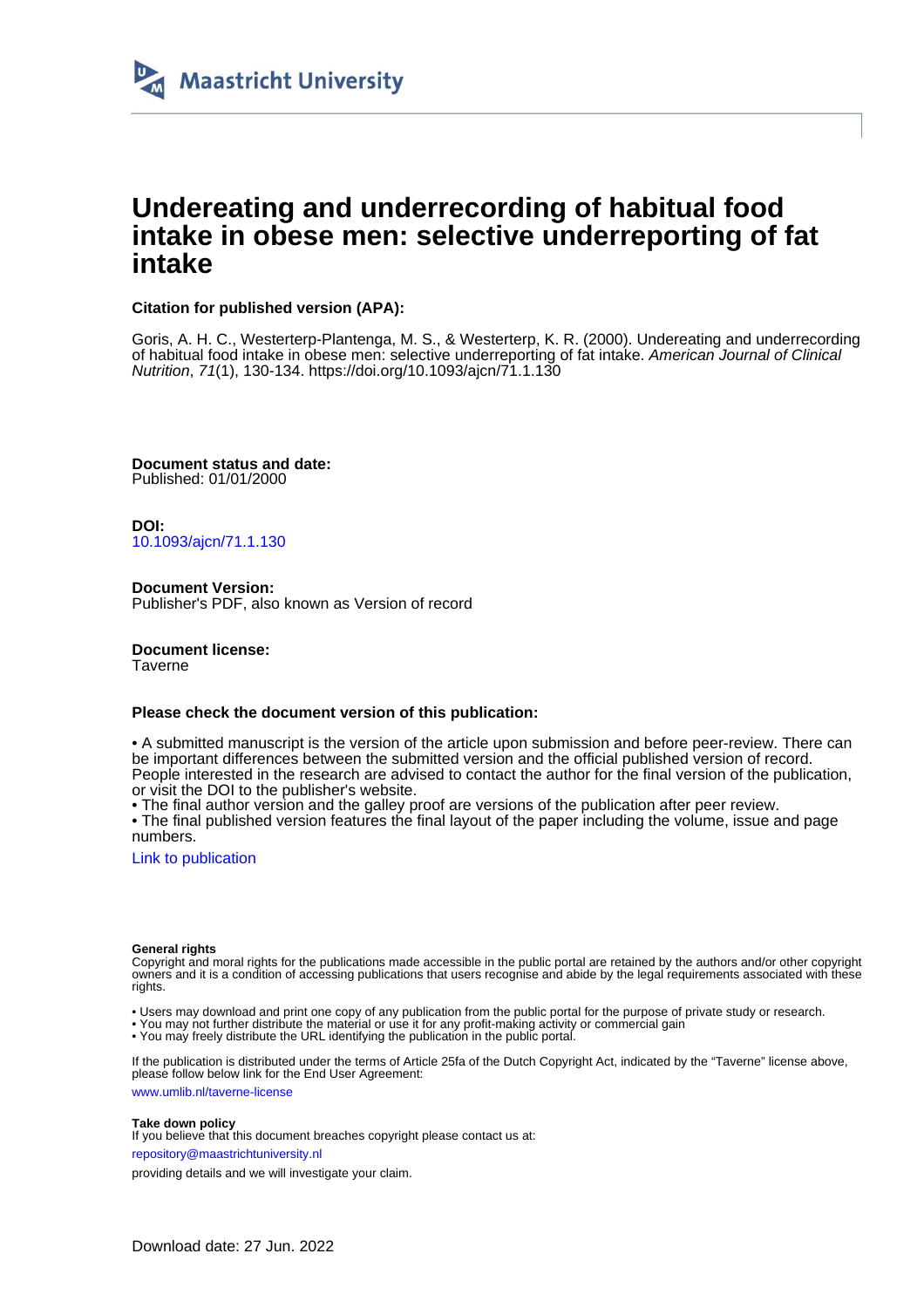# Undereating and underrecording of habitual food intake in obese men: selective underreporting of fat intake<sup>1,2</sup>

*Annelies HC Goris, Margriet S Westerterp-Plantenga, and Klaas R Westerterp*

#### **ABSTRACT**

**Background:** Underreporting of food intake is common in obese subjects.

**Objective:** One aim of this study was to assess to what extent underreporting by obese men is explained by underrecording (failure to record in a food diary everything that is consumed) or undereating. Another aim of the study was to find out whether there was an indication for selective underreporting.

**Design:** Subjects were 30 obese men with a mean (±SD) body mass index (in  $\text{kg/m}^2$ ) of 34  $\pm$  4. Total food intake was measured over 1 wk. Energy expenditure (EE) was measured with the doubly labeled water method, and water loss was estimated with deuterium-labeled water. Energy balance was checked for by measuring body weight at the start and end of the food-recording week and 1 wk after the recording week.

**Results:** Mean energy intake and EE were 10.4 ± 2.5 and  $16.7 \pm 2.4$  MJ/d, respectively; underreporting was  $37 \pm 16$ %. The mean body mass loss of  $1.0 \pm 1.3$  kg over the recording week was significantly different ( $P < 0.05$ ) from the change in body mass over the nonrecording week, and indicated 26% undereating. Water intake (reported + metabolic water) and water loss were significantly different from each other and indicated 12% underrecording. The reported percentage of energy from fat was a function of the level of underreporting: percentage of energy from fat =  $46 - 0.2 \times$ percentage of underreporting ( $r^2 = 0.28$ ,  $P = 0.003$ ).

**Conclusions:** Total underreporting by the obese men was explained by underrecording and undereating. The obese men selectively underreported fat intake. *Am J Clin Nutr* 2000;71:130–4.

**KEY WORDS** Undereating, underrecording, underreporting, energy balance, doubly labeled water, obesity, men

### **INTRODUCTION**

In many Western societies, the prevalence of obesity has increased (1) and the relatively high energy intakes might be partly due to a high fat intake (2). However, food intake is hard to measure, especially in obese subjects (1, 3). Discrepancies between reported energy intakes and measured energy expenditures (with the doubly labeled water method) of  $\approx$ 20–50% have been described in obese subjects (4–12). The degree of underreporting is positively correlated with body mass index (6–8, 13–15). The aim of the present study was to assess whether this underreporting (ie, a discrepancy between energy intake and expenditure) is also selective for macronutrients, meal types, and snacks. A second aim of the study was to assess to what extent underreporting in obese subjects is explained by underrecording or undereating. We defined underrecording (the failure to record in a food diary everything that is consumed) as a discrepancy between reported energy intake and measured energy expenditure without a change in body mass; we defined undereating as the consumption of less than usual because of the requirement to record food intake, with a resultant decline in body mass (16). Compliance with food recording was checked with the water balance technique, as we described previously (16). Briefly, healthy subjects are in water balance. The recording of water intake appears to represent total food recording; thus, a recorded water intake below the measured water loss indicates the underrecording of water and food intakes. In an earlier study in a group of lean, motivated women, the underreporting of habitual food intake was entirely explained by undereating (16). Subjects changed their food patterns during the recording period. In obese subjects reporting their total food intake, underrecording and undereating have not yet been distinguished.

**See corresponding editorial on page 3.**

#### **SUBJECTS AND METHODS**

#### **Subjects**

Thirty obese men with a mean  $(\pm SD)$  age of  $44 \pm 7$  y and body mass index (in  $\text{kg/m}^2$ ) of 34.1  $\pm$  3.9 (range: 29.5–44.8) participated in the study. Subjects were recruited by advertisements in a local newspaper and on local television for a weight-loss intervention study. The results presented are baseline measurements, made before the intervention started. The protocol was approved by the Medical Ethical Committee of the University of Maastricht.

Received April 22, 1999.

<sup>1</sup> From the Department of Human Biology, Maastricht University, Netherlands.

<sup>&</sup>lt;sup>2</sup> Address reprint requests to AHC Goris, Department of Human Biology, Maastricht University, PO Box 616, 6200 MD Maastricht, Netherlands. E-mail: a.goris@hb.unimaas.nl.

Accepted for publication August 11, 1999.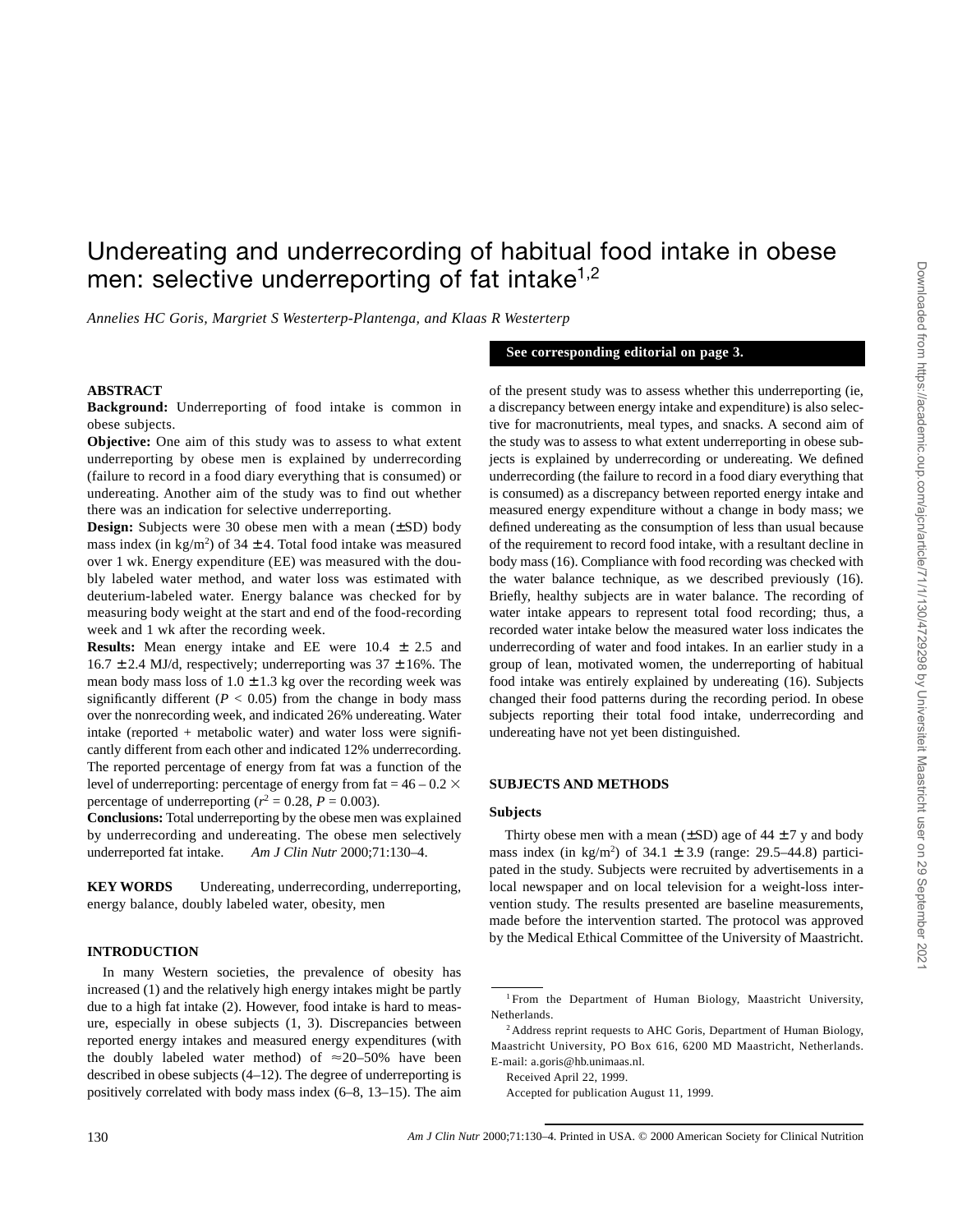#### **Protocol**

The study included a 2-wk observation period for the measurement of energy expenditure. Food intake, water intake, and water loss were measured over the first week. Energy balance was checked for by measuring body weight changes over each of the 2 wk separately. Thus, possible weight fluctuations resulting because subjects consumed less when they had to record their food intake could be compared with normal weight fluctuations measured over a nonrecording week.

## **Food and water intake**

Total food intake was estimated with use of a 7-d dietary record. Subjects received instructions from a dietitian on how to keep a food record and were asked to not change their habitual food intakes. The data on the food records were used to calculate intakes of total energy, protein, fat, carbohydrate, and water with a computer program based on food tables (BECEL NUTRITION PROGRAM, 1988; Nederlandse Unilever Bedrijven BV, Rotterdam, Netherlands) (17). Total water intake was calculated from reported food and water intakes and the calculated amount of metabolic water. The amount of metabolic water was calculated by multiplying energy expenditure by the percentages of energy from protein, fat, and carbohydrate (from the 7-d food record). Oxidation water is 0.41 mL/g for protein, 1.07 mL/g for fat, and 0.6 mL/g for carbohydrate (18).

#### **Energy expenditure and water loss**

Energy expenditure was measured with the doubly labeled water method according to Westerterp et al (19). Water loss was calculated from deuterium elimination as included in the doubly labeled water method. Subjects were given, on the evening of day 0, a weighed dose of a mixture of 99.84 atom%  ${}^{2}H_{2}O$  in 10.05 atom%  $H_2^{18}O$ , such that baseline levels were increased to  $\geq$  300 ppm for <sup>2</sup>H and  $\geq$  2300 ppm for <sup>18</sup>O. A background urine sample was collected on the evening of day 0. Additional urine samples were collected on day 1 (from the second void) on the evening of day 1, the morning and evening of day 8, and the morning and evening of day 15.

#### **Body mass**

Body mass was measured 3 times at 7-d intervals. Subjects were weighed (in underwear) in the morning, before any food or beverage consumption and after voiding, on a digital balance accurate to 0.1 kg (Seca, Almere, Netherlands). Body composition was determined by underwater weighing as described elsewhere (20).

### **Statistics**

The results are presented as means  $\pm$  SDs for 30 subjects. Simple regression analyses were performed for energy intake and energy expenditure and water intake and loss. A one-factor analysis of variance for repeated measures and a post hoc Scheffe test were used to compare the 3 measurements of body mass. Changes in body mass were compared with a paired *t* test.

Underreporting, underrecording, and undereating were calculated as follows:

Underreporting = [(energy intake – energy expenditure) / (energy expenditure)] 
$$
\times
$$
 100% (1)

\nUnderrecording = [(water intake – water loss) / (water loss)]  $\times$  100% (2)

Under eating = [(body mass change recording week 
$$
\times
$$
 30 MJ/7 d)/(energy expenditure)]

\n $\times$  100%

\n(3)

where 1 kg body mass was assumed to be equivalent to 30 MJ (21).

Reported food intake and measured energy expenditure and water loss*<sup>1</sup>*

|                                               | Value          |
|-----------------------------------------------|----------------|
| Energy intake (MJ/d)                          | $10.4 \pm 2.5$ |
| Energy expenditure (MJ/d)                     | $16.7 \pm 2.4$ |
| Body mass change in nonrecording week (kg/wk) | $0.0 \pm 1.0$  |
| Body mass change in recording week (kg/wk)    | $-1.0 \pm 1.3$ |
| Recorded water intake (L/d)                   | $2.8 \pm 0.9$  |
| $Recorded + metabolic water intake (L/d)$     | $3.3 \pm 0.9$  |
| Water loss $(L/d)$                            | $3.7 \pm 0.5$  |
|                                               |                |

 $\sqrt[n]{x} \pm SD$ ; *n* = 30.

Simple regression analyses were also conducted by using the percentage of underreporting and reported percentages of energy from protein, fat, and carbohydrate to determine whether there was selective underreporting. Calculations of the percentages of energy from protein, fat, and carbohydrate included the amount of energy derived from alcohol. Significance was set at *P* < 0.05. The STATVIEW SE+ program (1988; Abacus Concepts, Inc, Berkeley, CA) was used for the statistical analysis.

## **RESULTS**

Reported food intake and measured energy expenditure are presented in **Table 1**. Most subjects had a reported energy intake below the measured energy expenditure. Only one subject had a reported energy intake within 10% of the measured energy expenditure. The average percentage of underreporting was  $37 \pm 16\%$  in this group. There was no relation between the reported energy intake and the measured energy expenditure  $(r^2 = 0.05, P = 0.2$ ; simple regression analysis).

The 3 body mass measurements were, in sequence of time,  $108.8 \pm 14.7$ ,  $108.1 \pm 14.7$ , and  $107.7 \pm 14.8$  kg. The first body mass measurement differed significantly from the last 2 measurements  $(P = 0.0001$ , one-factor analysis of variance and a post hoc Scheffe test). Changes in body mass over the nonrecording and recording weeks also differed significantly  $(P = 0.02$ , paired *t* test; Table 1). The percentage of undereating, based on the change in body mass over the recording week, was 26 ± 33%.

Fifty-five percent of the variation in total water intake (recorded + metabolic) was explained by water loss (regression equation: total water intake (L/d) = 1.35  $\times$  water loss (L/d) – 1.7; *P* = 0.0001). The percentage of underrecording, based on the negative water balance, was  $12 \pm 16\%$ . The reported percentages of energy from protein  $[(-0.04 \times % \times % \times 10^{19}]$  + 14.3;  $r^2 = 0.11$ ,  $P = 0.07$ ] and carbohydrate ( $r^2 = 0.1$ ) were not significantly related to the percentage of underreporting (simple regression analysis). The reported percentage of energy from fat was related to the percentage of underreporting (**Figure 1**). The intercept of the regression line, which indicates the percentage of energy from fat in the case of no underreporting, was 46% of energy from fat. The 95% CIs for the adjusted 46% of energy from fat were 41% and 51%. The mean reported percentage of energy from fat was 39  $\pm$  6%. The reported percentages of energy from fat and carbohydrate were not significantly related to the percentage of undereating  $[r^2 = 0.01 \, (P = 0.96)$  and  $r^2 = 0.0$  ( $P = 0.9$ ), respectively] or to the percentage of underrecording  $[r^2 = 0.01 \ (P = 0.6)$  and  $r^2 = 0.01 \ (P = 0.6)$ , respectively]. The reported percentage of energy from protein was pos-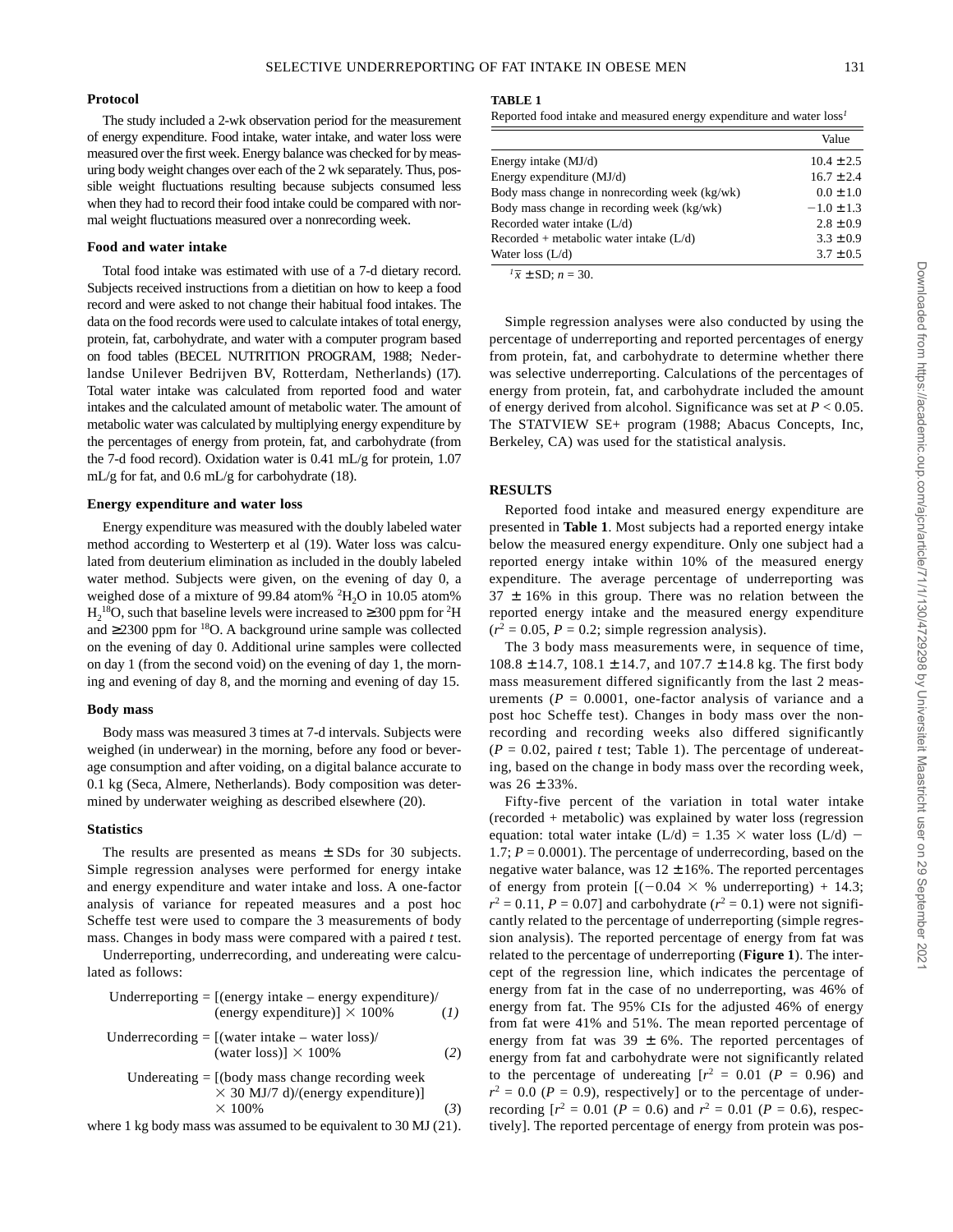

**FIGURE 1.** Percentage of energy from fat (reported) as a function of the percentage of underreporting in obese men  $(n = 30)$ . Linear regression line: % energy from fat =  $46 - 0.2 \times$  % underreporting ( $r^2 = 0.28$ ,  $P = 0.003$ .

itively related to the percentage of undereating  $(r^2 = 0.22)$ ,  $P = 0.009$ , but not to the percentage of underrecording  $(r^2 = 0.03, P = 0.4).$ 

The reported percentages of energy from fat at the different meals were related to the percentages of underreporting (**Figure 2**). The same relation was found for the reported percentages of energy from fat from the afternoon and evening snacks (simple regression analysis:  $r^2 = 0.12$  and  $r^2 = 0.13$ , respectively,  $P = 0.05$ ). The results of A simple regression analysis on reported energy intakes at the different meals and the percentage of underreporting are shown in **Table 2**. The reported energy intakes at lunch, dinner, and the evening snack were related to the total percentage of underreporting. The reported energy intake in the morning (breakfast and morning snack) was not significantly related to the total percentage of underreporting.

#### **DISCUSSION**

The results of this study showed a 37% underreporting by male obese subjects. The mean body mass loss over the recording week indicated 26% undereating and the discrepancy between total water intake and water loss indicated 12% underrecording. The recording of water does not necessarily represent the recording of food intake. However, most foodstuffs contain a certain amount of water; therefore, it was concluded that the underrecording of food intake was identical to the underrecording of water intake.

About 70% of the total underreporting was due to a diminished intake of food over the recording period. In an earlier study with lean women, total underreporting (16%) was entirely explained by undereating (16). The present study also indicated that recording itself is a useful tool for losing body mass: 70% of the total amount of underreporting was undereating. The level of underreporting found in this study (37%) was of the same magnitude as found in other studies of obese subjects (4–12).

Besides this total underreporting of 37%, there was also a selective underreporting of fat intake. The reported percentage of energy from fat was negatively correlated with the amount of underreporting, and, in the case of no underreporting, the percentage of energy from fat would be  $46 \pm 5\%$ . The reported percentage of energy from fat of 39  $\pm$  6% was relatively high (higher than the recommended dietary guidelines of 30–35%), although not higher than that reported previously in a sample of 34 obese subjects partly controlled for underreporting (2). In a representative sample of the Dutch population  $(n = 2625)$ , the average percentage of energy from fat, measured with a 2-d dietary record, was 40% for men (22). This value may have been underestimated because of the underreporting of food intake.

Selective underreporting of fat intake was also found in the study by Voss et al (23), in which the percentage of energy from fat decreased with lower quintiles of the ratio of energy intake to basal metabolic rate. Food intake in this study was measured with a food-frequency questionnaire, and energy expenditure was estimated from calculations of basal metabolic rate (with use of age and weight) and from the assessment of physical activity by using a questionnaire.

Lissner and Lindroos (24) compared reported intakes from 2 dietary assessment methods. Reported energy intakes differed with the 2 methods, but the various macronutrients did not. They concluded that there was no qualitative underreporting of food intake in obese men and women. Rutishauser (25) performed a similar analysis in lean and obese adults and found significantly different percentages of energy from fat and carbohydrate but no significant differences in reported energy



**FIGURE 2.** Percentage of energy from fat reported at breakfast  $(\bullet)$ , lunch ( $\circ$ ), and dinner ( $\blacksquare$ ) as a function of the percentage of underreporting in obese men  $(n = 30)$ . The linear regression lines are as follows: % energy from fat reported at breakfast =  $46 - 0.2 \times$  % underreporting  $(r^2 = 0.19, P = 0.02)$ , % energy from fat reported at lunch = 49 - 0.2  $\times$ % underreporting ( $r^2 = 0.23$ ,  $P = 0.008$ ), and % energy from fat reported at dinner =  $50 - 0.2 \times$  % underreporting ( $r^2 = 0.19$ ,  $P = 0.02$ ).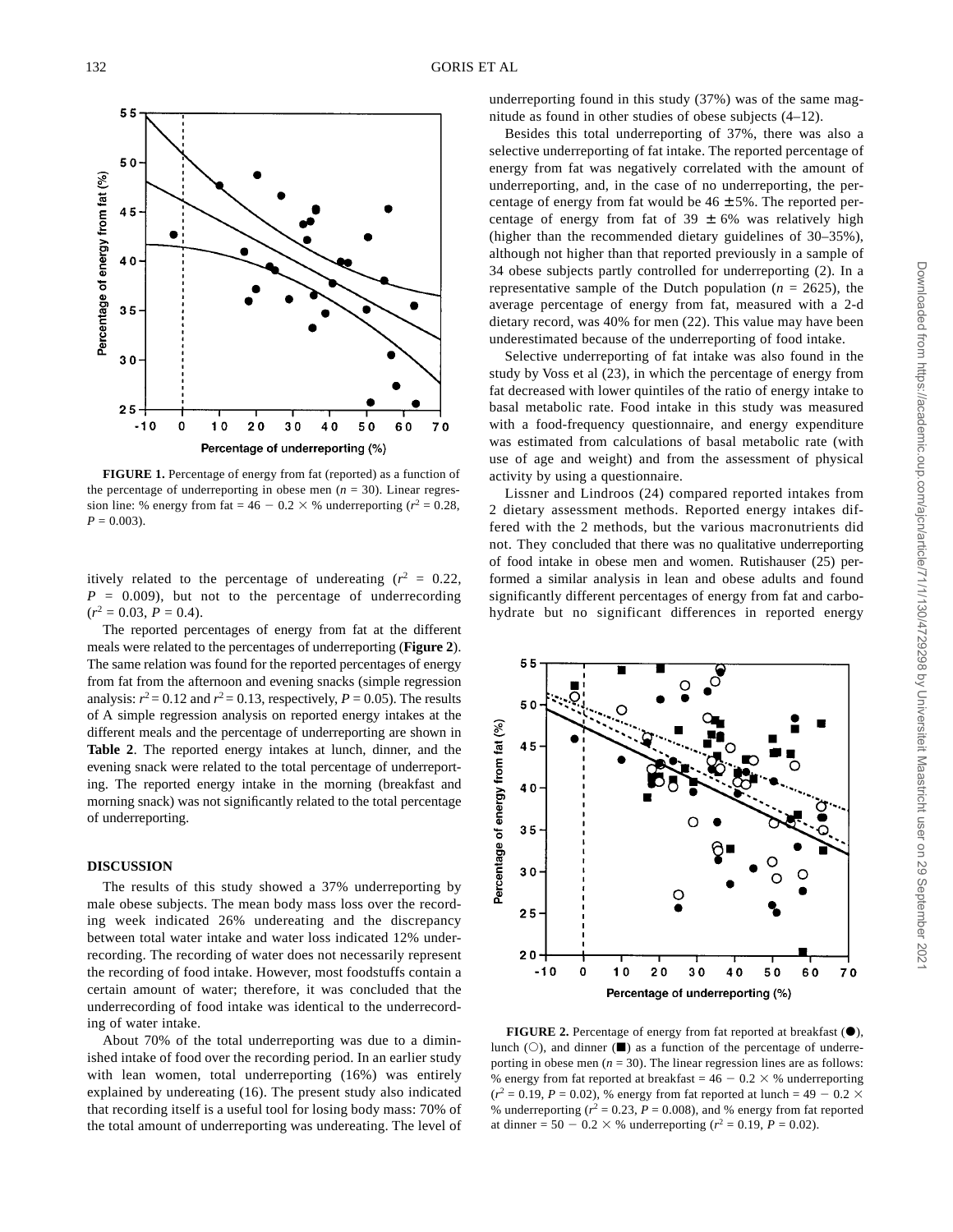#### **TABLE 2**

Simple regression analysis of reported energy intakes at different meals (*y*) and the percentage of underreporting (*x*) in 30 obese men

| $\mathcal V$                                |      |        |
|---------------------------------------------|------|--------|
| Reported energy intake from breakfast       | 0.19 | 0.3    |
| Reported energy intake from morning snack   | 0.17 | 0.4    |
| Reported energy intake from lunch           | 0.59 | 0.0006 |
| Reported energy intake from afternoon snack | 0.01 | 0.95   |
| Reported energy intake from dinner          | 0.56 | 0.001  |
| Reported energy intake from evening snack   | 0.47 | 0.009  |
|                                             |      |        |

intakes between the methods used. External validation was needed in those studies because dietary assessment methods are mostly subject to the same errors.

Specific information on the energy expenditure of subjects was available in our study and this made it possible to compare the reported percentages of energy from the macronutrients with an external validation, the percentage of underreporting. In a study by Heitmann and Lissner (15), reported intakes were compared with nitrogen loss and estimated energy expenditure in 323 men and women (lean and obese). The underreporting of protein was disproportional to the underreporting of energy, suggesting a selective underreporting of fat and carbohydrate-rich foods. The degree of obesity also influenced the dietary reporting both quantitatively and qualitatively (15). Livingstone et al (26) suggested in their study that the underreporting of total food intake was explained by a selective underreporting of snacks. However, subjects who underreported total food intake did not report a significantly lower snack intake. Further analysis to determine any selective underreporting was not done.

In a study by Poppitt et al (27), nonobese women stayed for 24 h in a metabolic facility and had ad libitum food intake, which was covertly measured. The next day, subjects had to write down what they ate and drank during the previous 24 h. Food items eaten during a meal were reported accurately, but the betweenmeal snack foods were underreported. The snacks provided were mostly carbohydrate rich and there was a selective underreporting of carbohydrate, but not of fat and protein. In our study, there was no selective omission of snacks in the reporting of food intake. In general, the foods consumed in the morning (breakfast and morning snack) were reported accurately. Subjects reported the foods consumed at lunch, at dinner, and in the evening less accurately (higher values of underreporting were associated with lower reported energy intakes at those meals). The reported percentages of energy from fat at the different meals were higher in subjects with a lower percentage of underreporting.

Why would subjects selectively underreport their fat intakes? In general, 30% underrecording of underreporting does not show a complete lack of compliance. Obese subjects might often consume energy-dense foods (foods with a high percentage of fat according to the Atwater factors) in larger than culturally determined portion sizes (2). Therefore, when they report a normal portion of an energy-dense food with a high fat content, they might in fact consume a portion that is normal to them, but should be recorded as "large" by the dietitian. A selective underreporting of fat intake at the meals would be the consequence.Thus, a simple energy intake adjustment would not solve the problem of underreporting for estimation of energy intake. Selective underreporting might have more severe implications than would nonselective underreporting in a dietary survey of obese subjects (28, 29).

The national health campaigns aimed at lowering fat intakes are thought to be successful because results from national food consumption measurements have shown a decline in reported fat intakes over several years (30–32). However, has there been a true decline in reported fat intakes or has there been a selective underreporting of fat intake, as was found in the present study? Results from the third National Health and Nutrition Examination Survey (NHANES III, phase 1, 1988–1991) show a decline in the reported percentage of energy from fat, an increase in reported energy intakes, and an increase in the prevalence of overweight compared with NHANES II (1976–1980) (32–34). The ratio of reported energy intake to estimated basal metabolic rate was 1.36 for the total population (age  $\geq$  20 y) in NHANES III. For a sedentary population, one would expect a ratio between 1.50 and 1.55, which indicates that energy intake was underreported (34). This underreporting of energy was also probably associated with a selective underreporting of macronutrients, at least in obese participants.

In conclusion, we observed 37% underreporting of energy intake in obese men, consisting of 26% undereating and 12% underrecording. Selective underreporting of fat intake as observed in the obese men in the present study might throw a different light on the outcome of dietary surveys. 毕

We thank Tanja Hermans-Limpens and Chris Hukshorn for assistance during the experiments.

#### **REFERENCES**

- 1. Seidell JC. Dietary fat and obesity: an epidemiologic perspective. Am J Clin Nutr 1998;67(suppl):546S–50S.
- 2. Westerterp-Plantenga MS, Pasman WJ, Yedema MJW, Wijckmans-Duijsens NEG. Energy intake adaptation of food intake to extreme energy densities of food by obese and non-obese women. Eur J Clin Nutr 1996;50:401–7.
- 3. Roberts SB, Pi-Sunyer FX, Dreher M, et al. Physiology of fat replacement and fat reduction: effects of dietary fat and fat substitutes on energy regulation. Nutr Rev 1998;56:S29–49.
- 4. Prentice AM, Black AE, Coward WA, et al. High levels of energy expenditure in obese women. Br Med J 1986;292:983–7.
- 5. Bandini LG, Schoeller DA, Cyr HN, Dietz WH. Validity of reported energy intake in obese and nonobese adolescents. Am J Clin Nutr 1990;52:421–5.
- 6. Schoeller DA. How accurate is self-reported dietary energy intake? Nutr Rev 1990;48:373–9.
- 7. Schoeller DA, Bandini LG, Dietz WH. Inaccuracies in self-reported intake identified by comparison with the doubly labeled water method. Can J Physiol Pharmacol 1990;68:941–9.
- 8. Westerterp KR, Verboeket-van de Venne WPHG, Meijer GAL, Hoor ten F. Self-reported intake as a measure for energy intake. A validation against doubly labelled water. Obes Eur 1991;91:17–22.
- 9. Lichtman SW, Pisarska K, Raynes Berman E, et al. Discrepancy between self-reported and actual caloric intake and exercise in obese subjects. N Engl J Med 1992;327:1893–8.
- 10. Buhl KM, Gallagher D, Hoy K, Matthews DE, Heymsfield SB. Unexplained disturbance in body weight regulation: diagnostic outcome assessed by doubly labeled water and body composition analyses in obese patients reporting low energy intakes. J Am Diet Assoc 1995;95:1393–400.
- 11. Kempen KP, Saris WH, Westerterp KR. Energy balance during an 8-wk energy-restricted diet with and without exercise in obese women. Am J Clin Nutr 1995;62:722–9.
- 12. Velthuis-te Wierik EJ, Westerterp KR, van den Berg H. Impact of a moderately energy-restricted diet on energy metabolism and body composition in non-obese men. Int J Obes Relat Metab Disord 1995;19:318–24.